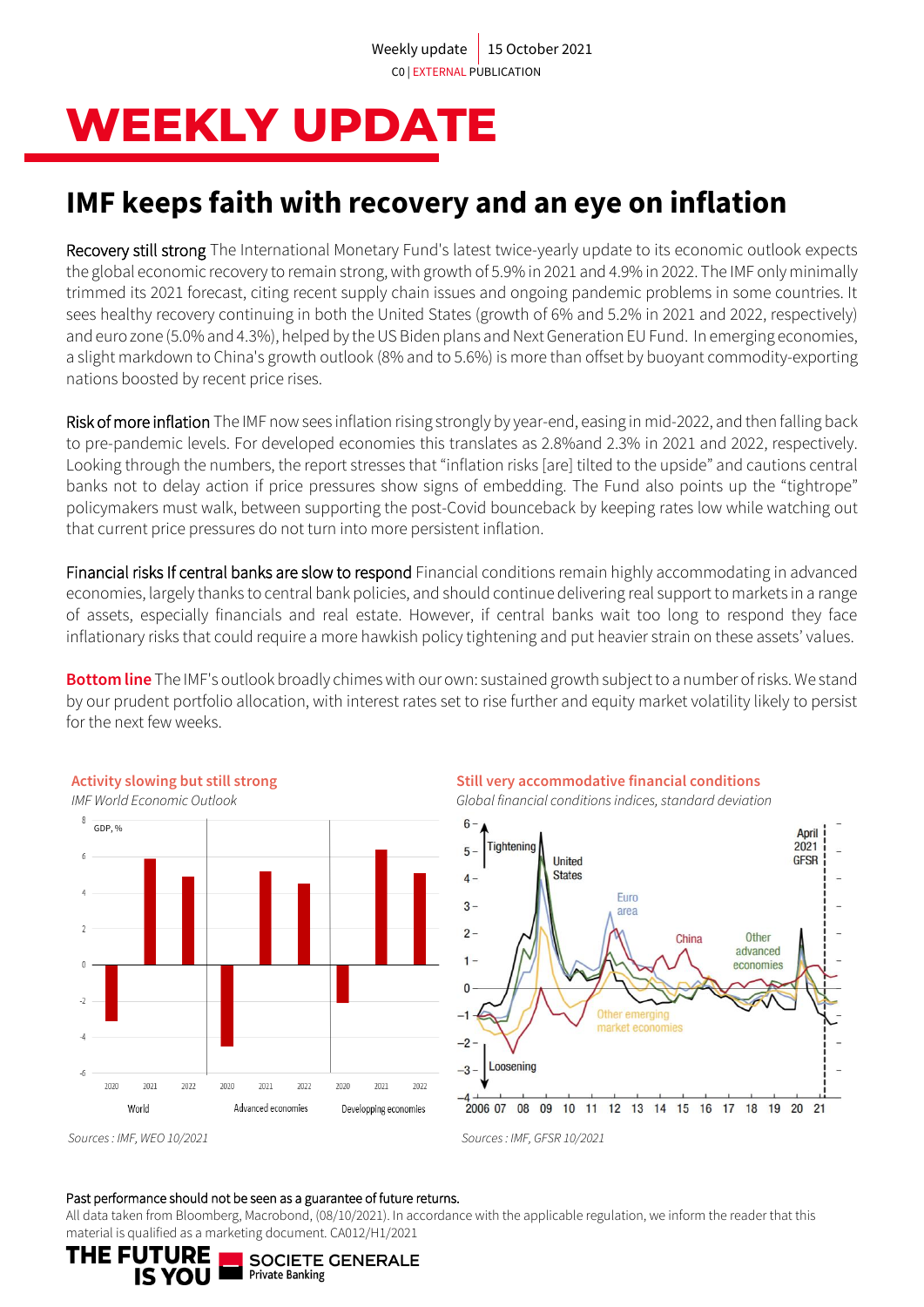### **OUR MACRO COMMENTS**

### **Events of the week**



Publication of the minutes of the Federal Reserve's September monetary policy comity, bolstering market expectations for the start of a reduction in its tapering program by the end of the year.

The IMF continues to forecast a sustained recovery (world: + 5.9% in 2021 and + 4.9% in 2022) but encourages central banks to remain vigilant against the risk of inflation.

### **Figures of the week**

|                        |                                                                   | Actual                                                              | Forecast      | Previous      |
|------------------------|-------------------------------------------------------------------|---------------------------------------------------------------------|---------------|---------------|
| $\bullet$<br>$\bullet$ | Inflation (September)<br>Retail sales (September)                 | 5.4%<br>$\bullet$<br>0.8%<br>$\ddot{\phantom{0}}$                   | 5.3%<br>0.5%  | 5.3%<br>2.6%  |
| $\bullet$              | ZEW index (Octobre)<br>German Inflation (September)               | $\ddot{\phantom{0}}$<br>21<br>4.1%                                  | 4.1%          | 31<br>3.4%    |
| <b>12</b>              | Unemployment rate (August)<br>Industrial production (August, yoy) | 4.5%<br>$\ddot{\phantom{1}}$<br>$3.7\%$<br>$\overline{\phantom{a}}$ | 4.5%<br>3.3%  | 4.6%<br>3.8%  |
|                        | Inflation (September)<br>Exportations (September, yoy)            | $0.7\%$<br>$\ddotmark$<br>19.9%                                     | 0.8%<br>13.3% | 0.8%<br>15.7% |

### **The week ahead**

| Monday                   | Tuesday | Wednesday                                     | Thursday                                                                                                                                                                                                                                                                                                                                                                                               | Friday                                |  |  |
|--------------------------|---------|-----------------------------------------------|--------------------------------------------------------------------------------------------------------------------------------------------------------------------------------------------------------------------------------------------------------------------------------------------------------------------------------------------------------------------------------------------------------|---------------------------------------|--|--|
| Industrial<br>production |         | Inflation<br>$\star_{\star\,\star}{}^{\star}$ | Consumer<br>confidence<br>$\frac{1}{\sqrt{2}}\sum_{i=1}^{n} \frac{1}{\sqrt{2}}\sum_{i=1}^{n} \frac{1}{\sqrt{2}}\sum_{i=1}^{n} \frac{1}{\sqrt{2}}\sum_{i=1}^{n} \frac{1}{\sqrt{2}}\sum_{i=1}^{n} \frac{1}{\sqrt{2}}\sum_{i=1}^{n} \frac{1}{\sqrt{2}}\sum_{i=1}^{n} \frac{1}{\sqrt{2}}\sum_{i=1}^{n} \frac{1}{\sqrt{2}}\sum_{i=1}^{n} \frac{1}{\sqrt{2}}\sum_{i=1}^{n} \frac{1}{\sqrt{2}}\sum_{i=1}^{n}$ | 纙<br>PMI reports                      |  |  |
| GDP                      |         | <u>es –</u><br>Beige book                     |                                                                                                                                                                                                                                                                                                                                                                                                        | PMI reports<br><b>Z 5</b>             |  |  |
|                          |         | Inflation<br><b>Z 5</b>                       |                                                                                                                                                                                                                                                                                                                                                                                                        | PMI reports<br>$\star_{\star\,\star}$ |  |  |
|                          |         |                                               |                                                                                                                                                                                                                                                                                                                                                                                                        | PMI reports<br>Inflation              |  |  |

Sources: Refinitiv Eikon, 15 October 2021. Note: YoY = year-on-year;

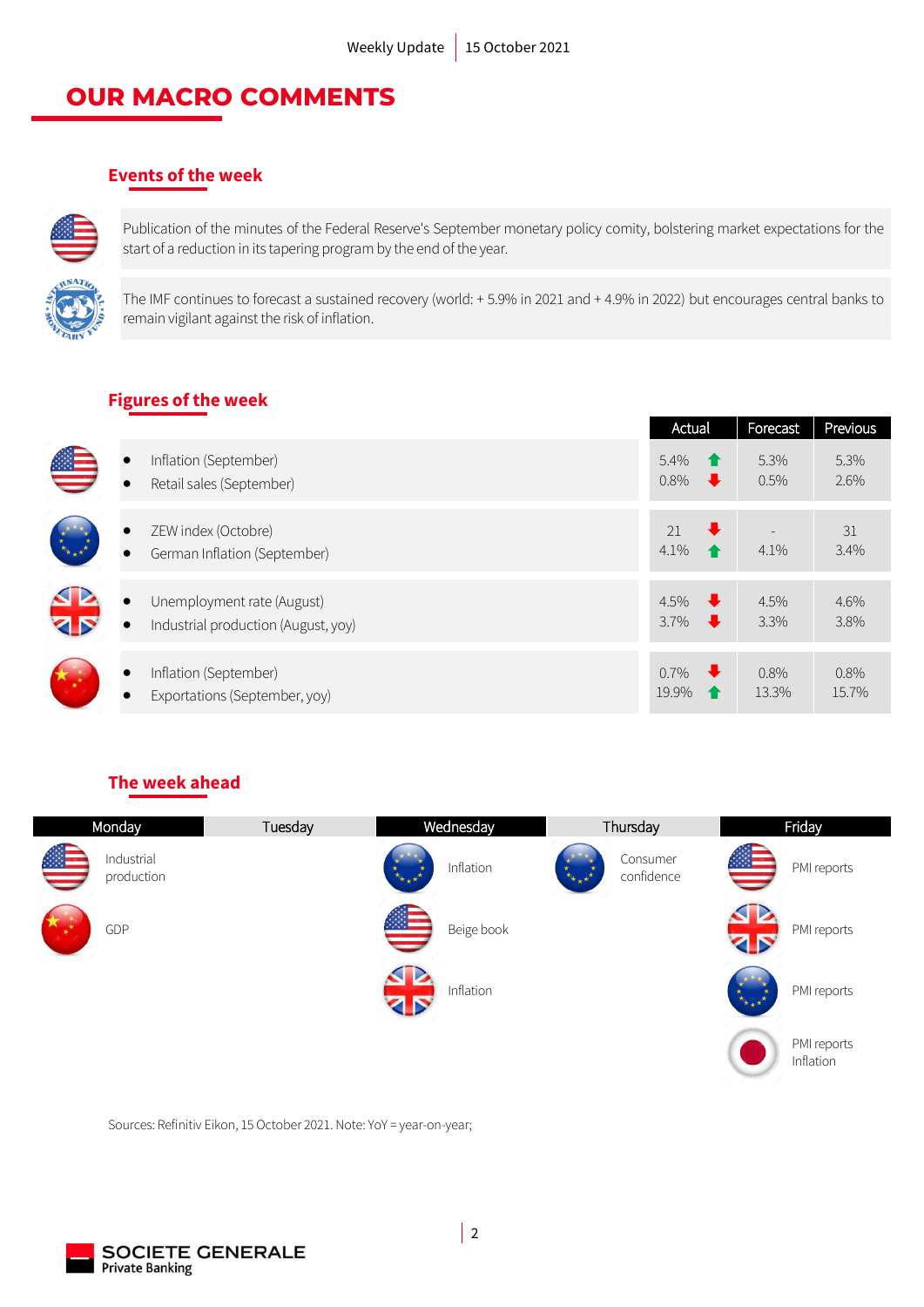### **MARKET PERFORMANCE**

| <b>Interest rates</b>             | Last     | 1wk             |                | 3 <sub>mth</sub> | <b>YTD</b>       | 12mth             | Government bonds*         |          | 1wk     |   | 3 <sub>mth</sub> | <b>YTD</b> | 12 <sub>mth</sub> |
|-----------------------------------|----------|-----------------|----------------|------------------|------------------|-------------------|---------------------------|----------|---------|---|------------------|------------|-------------------|
| EONIA (EUR)                       | $-0,49%$ | 0 <sub>bp</sub> | $\rightarrow$  | 0 <sub>bp</sub>  | 1 <sub>bp</sub>  | $-1bp$            | United States (3-7yr)     |          | $-0,1%$ |   | $-0.7%$          | $-1,7%$    | $-1,8%$           |
| 3mth Euribor (EUR)<br>$-0,55%$    |          | 0 <sub>b</sub>  | $\rightarrow$  | $-1bp$           | $-1bp$           | $-4bp$            | United Kingdom (3-7yr)    |          | 0,0%    |   | $-1,4%$          | $-2,6%$    | $-2,5%$           |
| 10-year US Treasury bond<br>1.52% |          | -5 bp           | ↓              | 16 <sub>bp</sub> | 61 <sub>bp</sub> | 80 <sub>bp</sub>  | Germany (3-7yr)           |          | $-0,1%$ |   | $-0.7%$          | $-1,3%$    | $-1,6%$           |
| 10-year German bond               | $-0,18%$ | 1 <sub>bp</sub> | $\rightarrow$  | 13 <sub>bp</sub> | 39 <sub>bp</sub> | 39 bp             | Japan (3-7yr)             |          | 0,0%    |   | $-0.3%$          | $-0.2%$    | $-0.2%$           |
| 10-year French bond               | 0,14%    | -2 bp           |                | 12 <sub>bp</sub> | 48 <sub>bp</sub> | 45 bp             |                           |          |         |   |                  |            |                   |
| 10-year UK bond                   | 1,04%    | $-4bp$          |                | 41bp             | 85 bp            | 82 <sub>bp</sub>  | Equities*                 | Last     | 1wk     |   | 3 <sub>mth</sub> | <b>YTD</b> | 12 <sub>mth</sub> |
|                                   |          |                 |                |                  |                  |                   | <b>MSCIAC World</b>       | 727      | 1.2%    |   | 0.6%             | 14.2%      | 26,3%             |
| Credit                            |          | 1wk             |                | 3 <sub>mth</sub> | <b>YTD</b>       | 12 <sub>mth</sub> | Eurostoxx 50              | 4 1 4 9  | 1,3%    |   | 1,6%             | 19,5%      | 29.9%             |
| <b>BAML EURO Corp. IG</b>         |          | $-0,2%$         | ₩              | $-0.7%$          | $-0.6%$          | 0,6%              | <b>DAX</b>                | 15463    | 1,4%    |   | $-2.1%$          | 12,7%      | 18.7%             |
| <b>BAML EURO Corp HY</b>          |          | $-0,1%$         | $\bullet$      | $-0.1%$          | 3,1%             | 7,4%              | <b>CAC 40</b>             | 6685     | 1,3%    |   | 2,2%             | 23,1%      | 38,5%             |
| <b>BAML GBP Corp IG</b>           |          | 0,6%            | ♠              | $-2.1%$          | $-3.9%$          | $-0.7%$           | <b>S&amp;P 500</b>        | 4438     | 0,9%    |   | 1,8%             | 19,5%      | 29,1%             |
| <b>BAMLUSIG</b>                   |          | 0.5%            | ↟              | $-0.4%$          | $-1.0%$          | 1.3%              | <b>FTSE 100</b>           | 7208     | 1,9%    |   | 2.9%             | 15,1%      | 26,0%             |
| <b>BAMLUSHY</b>                   |          | 0.0%            | $\blacksquare$ | 0.4%             | 4.5%             | 9.5%              | <b>SMI</b>                | 11893    | 1.1%    |   | $-1.2%$          | 14,3%      | 19.0%             |
| BAML Global EM Sov. External Plus |          | 0,3%            |                | $-1,7%$          | $-3,2%$          | 2,1%              | <b>Topix</b>              | 1987     | 2,4%    |   | 2,1%             | 12,3%      | 23,4%             |
|                                   |          |                 |                |                  |                  |                   | <b>IBOV Brazil</b>        | 113 186  | 2.4%    |   | $-11.9%$         | $-4.9%$    | 13.9%             |
| <b>Exchange rates</b>             | Last     | 1wk             |                | 3 <sub>mth</sub> | <b>YTD</b>       | 12mth             | MICEX Russia <sup>*</sup> | 4259     | 0,7%    |   | 11,1%            | 29,5%      | 49,1%             |
| EUR/USD                           | 1,16     | 0.4%            | ♠              | $-2.0%$          | $-5.1%$          | $-1,3%$           | <b>MSCIEM</b>             | 1267     | 1,1%    | ♠ | $-4.6%$          | 0.1%       | 14.2%             |
| <b>EUR/CHF</b>                    | 1,07     | $-0.2%$         |                | $-1,1%$          | $-1,0%$          | $-0,3%$           | SENSEX 30 India           | 61306    | 2,7%    |   | 16,1%            | 29,5%      | 51,8%             |
| GBP/USD                           | 1,37     | 0,4%            | 4              | $-1,3%$          | 0,0%             | 5,1%              | Hang Seng (H-K)           | 24963    | 1,1%    |   | $-9,6%$          | $-6,0%$    | 3,9%              |
| USD/JPY                           | 113,7    | 1,9%            |                | 3,3%             | 10,1%            | 8,1%              | Shanghaï Composite        | 3558     | $-0.3%$ |   | 0,8%             | 2,5%       | 6,5%              |
| USD/BRL                           | 5,51     | $-0,1%$         |                | 8,7%             | 6,2%             | $-1,4%$           |                           |          |         |   |                  |            |                   |
| USD/CNY                           | 6,44     | $-0,1%$         |                | $-0,4%$          | $-1,3%$          | $-4,1%$           | <b>Commodities</b>        | Last     | 1wk     |   | 3mth             | <b>YTD</b> | 12mth             |
| USD/RUB                           | 71,5     | $-0.5%$         |                | $-3,6%$          | $-3,5%$          | $-8,1%$           | <b>Brent</b>              | \$84,1   | 2,0%    |   | 12.4%            | 62,1%      | 93,9%             |
|                                   |          |                 |                |                  |                  |                   | Gold                      | \$1797   | 2,2%    |   | $-1.4%$          | $-5.3%$    | $-5,9%$           |
|                                   |          |                 |                |                  |                  |                   | Copper                    | \$10 131 | 9.1%    |   | 8.9%             | 30.7%      | 51,2%             |

Source: DataStream, on 14 October 2021.

1wk = 1-week change, 3mth = 3-month change, 12mth = 12-month change, YTD = year-to-date change, YoY = year-on-year change, BAML = Bank of America Merrill Lynch, JPM = JP Morgan, IG = Investment Grade, EM = emerging markets. \* Price return for MICEX equity index. Equities; total return in local currency. Government bonds = 3-7-year returns. Figures are rounded.

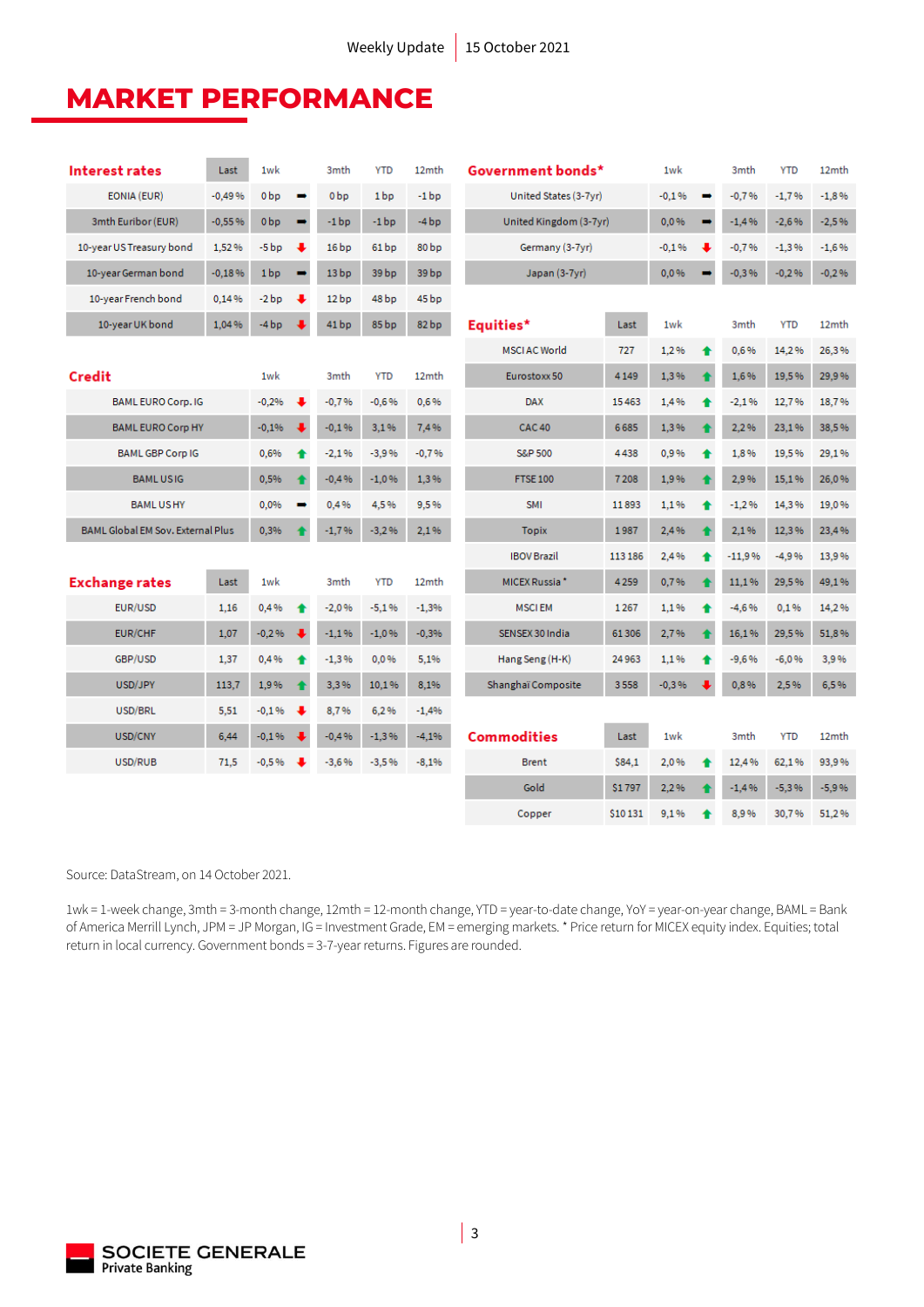### **IMPORTANT INFORMATION – PLEASE READ**

Societe Generale Private Banking is a division of the Societe Generale Group operating through its head office within Societe Generale S.A. and its network (subsidiaries, branches or departments of Societe Generale S.A.) located in the countries mentioned hereafter which use the "Societe Generale Private Banking" and "Kleinwort Hambros" brands, and which distribute this document.

#### Subject of the document

This document has been prepared by experts of the Societe Generale Group, and more particularly of Societe Generale Private Banking division, to provide you with information relating to certain financial and economic data. The names and functions of the people who prepared this document are indicated on the first pages of the document.

### This document is a marketing communication that has not been prepared in accordance with legal requirements designed to promote the independence of investment research and the investment service provider is not subject to any prohibition on dealing ahead of the dissemination of investment research.

In order to read and understand the financial and economic information included in this document, you will need to have knowledge and experience of financial markets. If this is not the case, please contact your advisor so that you no longer receive the document. Unless you do this, we shall consider that you have the necessary skills to understand this document.

Please note that this document only aims to provide simple information to help you in your investment or disinvestment decisions, and that it does not constitute a personalised recommendation. You remain responsible for any liabilities that arise. You remain responsible for the management of your assets, and you take your investment decisions freely. Moreover, the document may mention asset classes that are not authorised/marketed in certain countries, and/or which might be reserved for certain categories of investors. Therefore, should you wish to make an investment, as the case may be and according to the applicable laws, your advisor within the Societe Generale Private Banking entity of which you are a client will check your eligibility for this investment and whether it corresponds to your investment profile.

Should you not wish to receive this document, please inform your private banker in writing, and he/she will take the appropriate measures.

### Conflicts of interest

This document contains the views of Societe Generale Private Banking's experts. Societe Generale Private Banking trading desks may trade, or have traded, as principal on the basis of the expert(s) views and reports. In addition, Societe Generale Private Banking's experts receive compensation based, in part, on the quality and accuracy of their analysis, client feedback, revenues of their entityof the Societe Generale Group and competitive factors.

As a general matter, entities within the Societe Generale Group may make a market or act as a principal trader in securities referred to in this report and can provide banking services to the companies mentioned in that document, and to their subsidiary. Entities within the Societe Generale Group may from time to time deal in, profit from trading on, hold on a principal basis, or act advisers or brokers or bankers in relation to securities, or derivatives thereof, or asset class(es) mentioned in this document.

Entities within the Societe Generale Group may be represented on the supervisory board or on the executive board of such persons, firms or entities.

Employees of the Societe Generale Group, or persons/entities connected to them, may from time to time have positions in or hold any of the investment products/ asset class(es) mentioned in this document.

Entities within the Societe Generale Group may acquire orliquidate from time to time positions in the securities and/or underlying assets (including derivatives thereof) referred to herein, if any, or in any other asset, and therefore any return to prospective investor(s) may directly or indirectly be affected.

Entities within the Societe Generale Group are under no obligation to disclose or take into account this document when advising or dealing with or on behalf of customers.

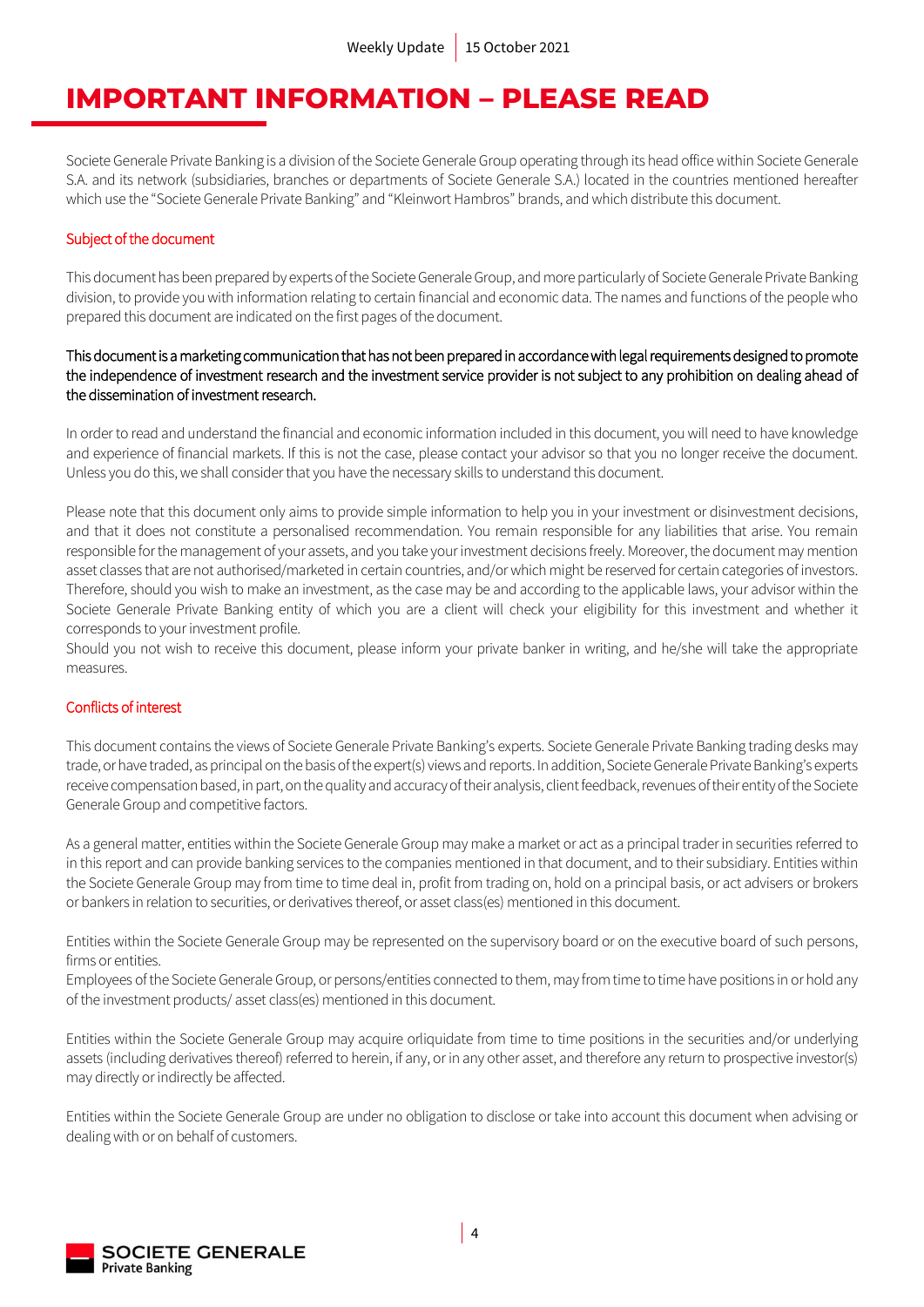In addition, Societe Generale Private Banking may issue other reports that are inconsistent with and reach different conclusions from the information presented in this report and are under no obligation to ensure that such other reports are brought to the attention of any recipient of this report.

Societe Generale Group maintains and operates effective organisational and administrative arrangements taking all reasonable steps to identify, monitor and manage conflicts of interest. To help the Societe Generale Private Banking Entities to do this, they have put in place a management of conflicts of interest policy designed to prevent conflicts of interest giving rise to a material risk of damage to the interests of Societe Generale Private Banking's clients. For further information, Societe Generale Private Banking's clients can refer to the management of conflicts of interests policy, which was provided to them by the Societe Generale Private Banking entity of which they are clients.

### General Warning

This document, which is subject to modifications, is provided for information purposes only and has no legal value.

This material has been prepared for information purposes only and is not intended to provide investment advice nor any other investment service. The document does not constitute and under no circumstances should it be considered in whole or in part as an offer, a personal recommendation or advice from any of the Societe Generale Private Banking entities, regarding investment in the asset classes mentioned therein.

Some products and services might not be available in all Société Générale Private Banking entities. Their availability in your jurisdiction may be restricted depending on local laws and tax regulations. In addition, they have to comply with Societe Generale Group Tax Code of Conduct. You should be aware that the investment to which this material relates may involve numerous risks. The amount of risk may vary but can expose you to a significant risk of losing all of your capital, including a potential unlimited loss. Accordingly these products or services may be reserved only for a certain category of eligible investors such as those who are sophisticated and familiar with these types of investment and who understand the risks involved. Furthermore, accessing some of these products, services and solutions might be subject to other conditions, amongst which is eligibility. Your private banker is available to discuss these products, services and solutions with you and to check if they can respond to your needs and are suitable for your investor profile. Accordingly, before making an investment decision, a potential investor, as the case may be and according to the applicable laws, will be questioned by his or her advisor within the Societe Generale Private Banking entity, of which the investor is a client, regarding his eligibility for the envisaged investment, and the compatibility of this investment with his investment profile and objectives.

Before any investment, the potential investor should also consult his own independent financial, legal and tax advisers in order to obtain all the financial, legal and tax information which will allow him to appraise the characteristics and the risks of the envisaged investment and the pertinence of the strategies discussed in this document, as well as the tax treatment of the investment, in the light of his own circumstances.

Prior to any investment, a potential investor must be aware of, understand and sign the related contractual and informative information, including documentation relating to risks. The potential investor has to remember that he should not base any investment decision and/or instructions solely on the basis of this document. Any financial services and investments may have tax consequences and it is important to bear in mind that the Societe Generale Private Banking entities, do not provide tax advice. The level of taxation depends on individual circumstances and such levels and bases of taxation can change. In addition, this document is not intended to provide, and should not be relied on for, accounting, tax or legal purposes and independent advice should be sought where appropriate.

Investment in some of the asset classes described in this document may not be authorised in certain countries, or may be restricted to certain categories of investors. It is the responsibility of any person in possession of this document to be aware of and to observe all applicable laws and regulations of relevant jurisdictions. This document is not intended to be distributed to people or in jurisdictions where such distribution is restricted or illegal. It is not to be published or distributed in the United States of America and cannot be made available directly or indirectly in the United States of America or to any U.S. person.

The price and value of investments and the income derived from them can go down as well as up. Changes in inflation, interest rates and exchange rates may have adverse effects on the value, price and income of investments issued in a different currency from that of the client. The simulations and examples included in this document are provided for informational and illustration purposes alone. The present information may change with market fluctuations, and the information and views reflected in this document may change. The Societe Generale Private Banking entities disclaim any responsibility for the updating or revising of this document. The document's only aim is to offer information to investors, who will take their investment decisions without relying solely on this document. The Societe Generale Private Banking entities disclaim all responsibility for direct or indirect losses related to any use of this document or

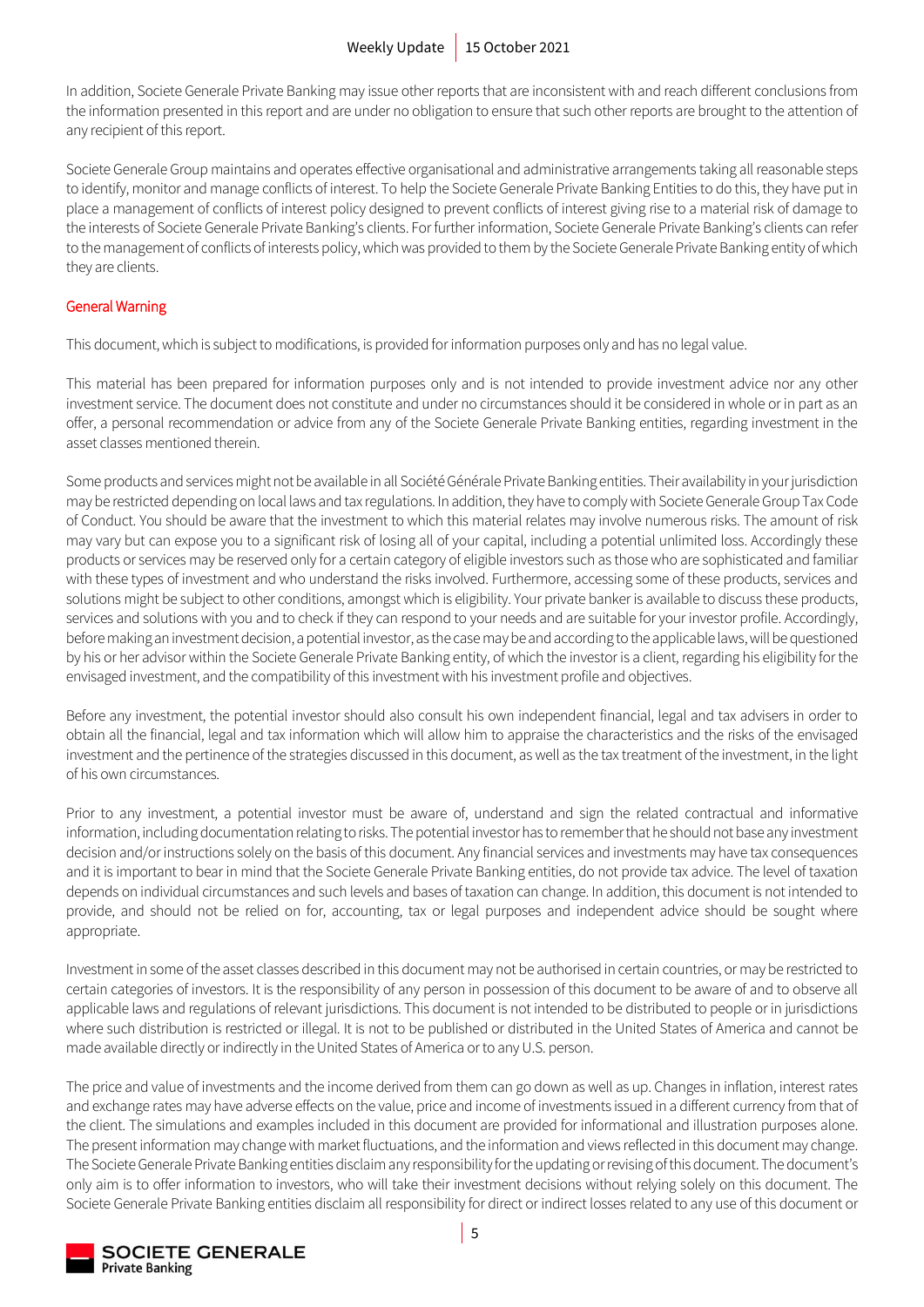its content. The Societe Generale Private Banking entities do not offer no implicit or explicit guarantees as to the accuracy or exhaustivity of the information or as to the profitability or performance of the asset classes, countries and markets concerned.

The historical data, information and opinions provided herein have been obtained from, or are based upon, external sources that the Societe Generale Private Banking entities believe to be reliable, but which have not been independently verified. The Societe Generale Private Banking entities shall not be liable for the accuracy, relevance or exhaustiveness of this information. Information about past performance is not a guide to future performance and may not be repeated. Investment value is not guaranteed and the value of investments may fluctuate. Estimates of future performance are based on assumptions that may not be realised.

This document is confidential. It is intended exclusively for the person to whom it is given, and may not be communicated or notified to any third party (with the exception of external advisors, on the condition they themselves respect this confidentiality undertaking). It may not be copied in whole or in part without the prior written consent of the relevant Societe Generale Private Banking entity.

### Specific warnings per jurisdiction

France: Unless otherwise expressly indicated, this document has been issued and distributed by Societe Generale, a French bank authorised and supervised by the *Autorité de Contrôle Prudentiel et de Résolution,* located at 4, Place de Budapest, CS 92459, 75436 Paris Cedex 09, under the prudential supervision of the *European Central Bank* ("ECB"), and under the control of the Autorité des Marchés Financiers ("AMF"). Societe Generale is also registered at ORIAS as an insurance intermediary under the number 07 022 493 orias.fr. Societe generale is a French Société Anonyme with its registered address at 29 boulevard Haussman, 75009 Paris, with a capital of EUR 1,066,714, 367.50 on 1<sup>st</sup> August 2019 and unique identification number 552 120 222 R.C.S. Paris. Further details are available on request or can be found at www[. http://www.privatebanking.societegenerale.fr/.](http://www.privatebanking.societegenerale.fr/)

Luxembourg: This document has been distributed in Luxembourg by Societe Generale Luxembourg ("SG Luxembourg"), a credit institution which is authorised and regulated by the Commission de Surveillance du Secteur Financier ("CSSF") under the prudential supervision of the European Central Bank ("ECB"), and whose head office is located at 11 avenue Emile Reuter – L 2420 Luxembourg. Further details are available on request or can be found at www.societegenerale.lu. No investment decision whatsoever may result from solely reading this document.SG Luxembourg accepts no responsibility for the accuracy or otherwise of information contained in this document. SG Luxembourg accepts no liability or otherwise in respect of actions taken by recipients on the basis of this document only and SG Luxembourg does not hold itself out as providing any advice, particularly in relation to investment services. The opinions, views and forecasts expressed in this document (including any attachments thereto) reflect the personal views of the author(s) and do not reflect the views of any other person or SG Luxembourg unless otherwise mentioned. SG Luxembourg has neither verified nor independently analysed the information contained in this document. The CSSF has neither verified nor analysed the information contained in this document.

Monaco: The present document has been distributed in Monaco by Société Générale Private Banking (Monaco) S.A.M., located 13, 15 Bd des Moulins, 98000 Monaco, Principality of Monaco, governed by the *Autorité de Contrôle Prudentiel et de Résolution* and the *Commission de Contrôle des Activités Financières*. The Financial products marketed in Monaco can be reserved for qualified investors in accordance with Law No. 1339 of 07/09/2007 and Sovereign Ordinance No 1.285 of 10/09/2007. Further details are available upon request or o[n www.privatebanking.societegenerale.mc.](http://www.privatebanking.societegenerale.mc/)

Switzerland: This document has been communicated in Switzerland by Société Générale Private Banking (Suisse) SA (« SGPBS »), whose head office is located at rue du Rhône 8,, CH-1204 Geneva. SGPBS is a bank authorized by the *Swiss Financial Market Supervisory Authority* ("FINMA"). Further details are available on request or can be found at [www.privatebanking.societegenerale.ch.](http://www.privatebanking.societegenerale.ch/)

This document (i) does not provide any opinion or recommendation about a company or a security, or (ii) has been prepared outside of Switzerland for the « Private banking ». Therefore, the Directives of the Swiss Bankers Association (SBA) on the Independence of Financial Research do not apply to this document.

This document has not been prepared by SGPBS. SGPBS has neither verified nor independently analyzed the information contained in this document. SGPBS accepts no responsibility for the accuracy or otherwise of information contained in this document. The opinions, views and forecasts expressed in this document reflect the personal views of the relevant author(s) and shall not engage SGPBS' liability.

This document is not a prospectus within the meaning of articles 652a and 1156 of the Swiss Code of Obligations.

This document is issued by the following companies in the Kleinwort Hambros Group under the brand name Kleinwort Hambros:

United Kingdom: SG Kleinwort Hambros Bank Limited is authorised by the Prudential Regulation Authority and regulated by the Financial Conduct Authority and the Prudential Regulation Authority. The firm reference number is 119250. The company is